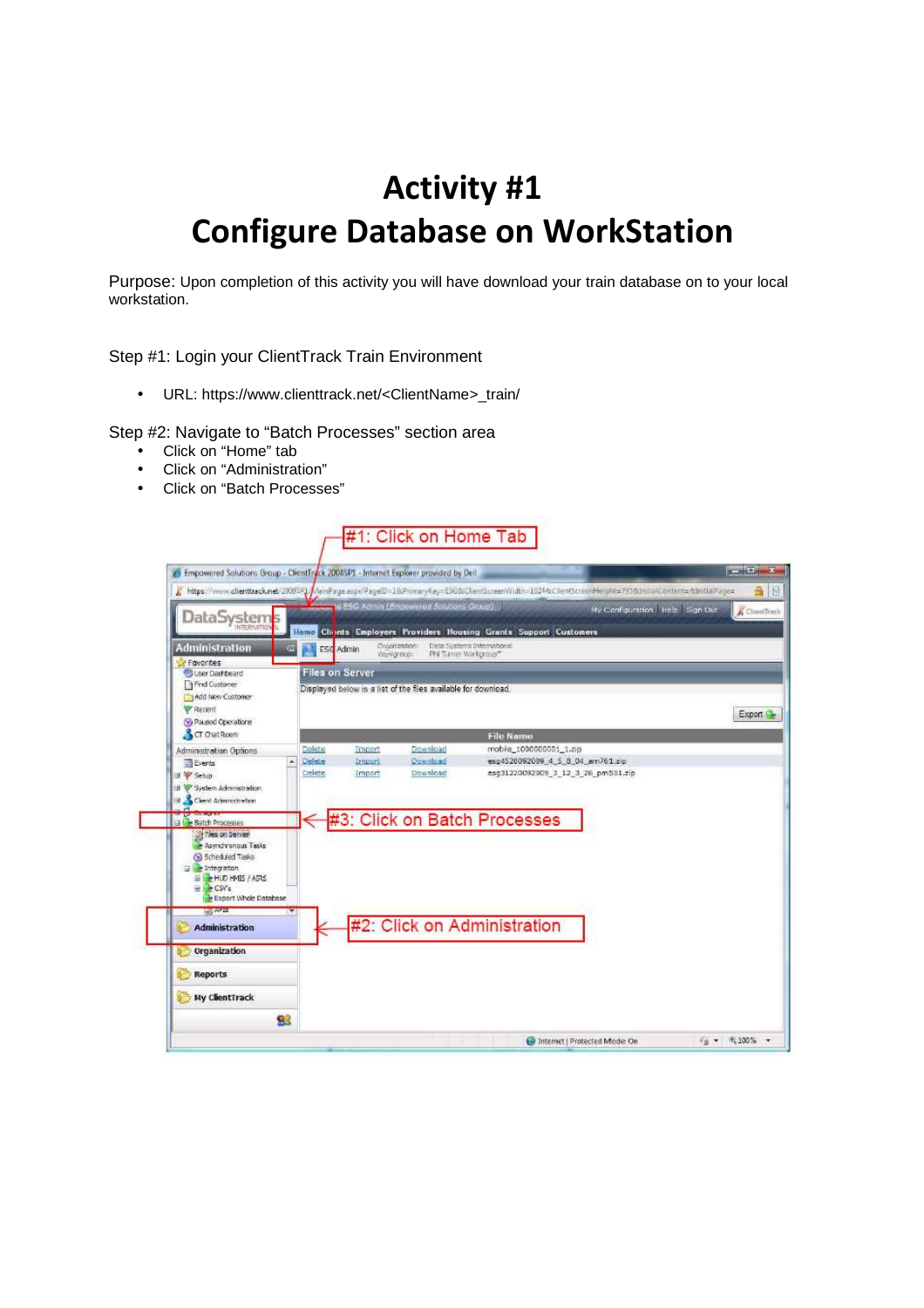Step #3: Review the files on the server.



Check to see which files are on the server. Make sure to note which files exist so that you can download the latest one.

**Note:** Remove files that are no longer needed. Keep the area clean.

Step #4:

- Click on "Integration" to expand menu options
- Click on "Export Whole Database"
- Select "Whole Database Export" from Export Type drop down list
- Enter Password

|                                                                                                                                                                                                                                                                                                                               | Empowered Solutions Group - ClientTrack 2008SP1 - Internet Explorer provided by Dell                                                                                                                                                          | $\Box$ $\Box$                                 |
|-------------------------------------------------------------------------------------------------------------------------------------------------------------------------------------------------------------------------------------------------------------------------------------------------------------------------------|-----------------------------------------------------------------------------------------------------------------------------------------------------------------------------------------------------------------------------------------------|-----------------------------------------------|
|                                                                                                                                                                                                                                                                                                                               | https://www.clienttrack.net/2008SP1/MainPage.aspx?PageID=1&PrimaryKey=ESG&ClientScreenWidth=1024&ClientScreenHeight=735&InitialContent=&InitialPage=<br>Welcome ESG Admin (Empowered Solutions Group)                                         | 录                                             |
| DataSvstems                                                                                                                                                                                                                                                                                                                   |                                                                                                                                                                                                                                               | My Configuration Help Sign Out<br>ClientTrack |
| INTERNATIONAL                                                                                                                                                                                                                                                                                                                 | Home Clients Employers Providers Housing Grants Support Customers                                                                                                                                                                             |                                               |
| <b>Administration</b><br>$\overline{\mathbf{x}}$                                                                                                                                                                                                                                                                              | Organization:<br>Data Systems International<br>ESG Admin<br>Workgroup:<br>Phil Turner Workproup*                                                                                                                                              |                                               |
| <b>S</b> Favorites                                                                                                                                                                                                                                                                                                            |                                                                                                                                                                                                                                               |                                               |
| <b>User Dashboard</b>                                                                                                                                                                                                                                                                                                         | <b>Run Export</b>                                                                                                                                                                                                                             |                                               |
| 1 Find Customer<br>Add New Customer                                                                                                                                                                                                                                                                                           | <b>Export Type:*</b>                                                                                                                                                                                                                          | Whole Database Export +                       |
| Recent                                                                                                                                                                                                                                                                                                                        | <b>Export Format:*</b>                                                                                                                                                                                                                        | Default Compliant Standard +                  |
| Paused Operations                                                                                                                                                                                                                                                                                                             | <b>Export Criteria:*</b>                                                                                                                                                                                                                      | Criteria Not Applicable v                     |
| CT Chat Room                                                                                                                                                                                                                                                                                                                  | From End Point:*                                                                                                                                                                                                                              | $N/A$ $\sim$                                  |
| <b>Administration Options</b>                                                                                                                                                                                                                                                                                                 | To End Point:*                                                                                                                                                                                                                                | $N/A$ $\sim$                                  |
| System Administration                                                                                                                                                                                                                                                                                                         | Passwords. Generated exports will be zipped and encrypted using 256 bit AES encryption                                                                                                                                                        |                                               |
| Client Administration<br><b>El</b> Designer<br>Batch Processes<br>Files on Server<br>Asynchronous Tasks<br>Scheduled Tasks<br><b>El Entegration</b><br><b>HILL-HUD HMIS / AIRS</b><br>$H \rightarrow CSVs$<br>Export Whole Database<br>APIs<br>El Portal Administration<br><b>00 Ctsff Calandare</b><br><b>Administration</b> | that can only be decrypted using the password you provide below. Strong passwords are<br>not enforced here, but the password you provide must be at least 8 characters long.<br>Password:*<br>Password Again For Verification:*<br>Run Export | <br>Cancel                                    |
| Organization<br><b>Reports</b>                                                                                                                                                                                                                                                                                                |                                                                                                                                                                                                                                               |                                               |
| <b>My ClientTrack</b><br>92                                                                                                                                                                                                                                                                                                   |                                                                                                                                                                                                                                               |                                               |
|                                                                                                                                                                                                                                                                                                                               |                                                                                                                                                                                                                                               |                                               |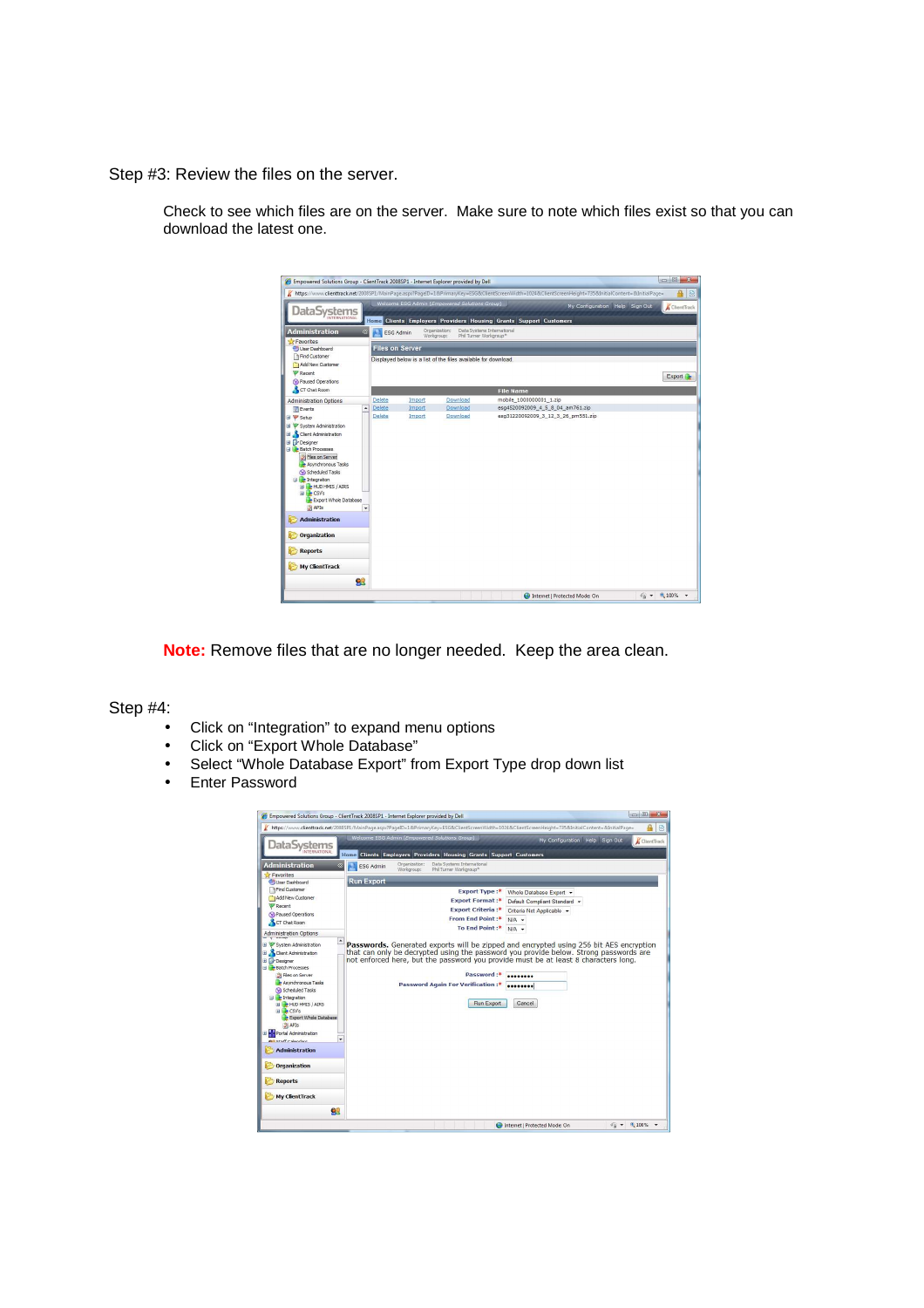## Step #5: Confirm Export has started.

• Click "OK" button



Step #6: Download Target File

Step #7: Unzip file to local area

Step #8: Drill into new directory

Step #9: Decrypt database

- Double Click on CTNetSecurePackage.exe
- Click on the Password input area
- Enter your password that you put in step #4
- Click the "Extract" button

| Name                                 |                                                                                                                           | Date modified       | <b>Type</b>      |
|--------------------------------------|---------------------------------------------------------------------------------------------------------------------------|---------------------|------------------|
| CTNetSecurePackage.exe               |                                                                                                                           | 4/5/2009 8:09 AM    | Application      |
| CTNetSecurePackage.exe.config        |                                                                                                                           | 4/5/2009 8:09 AM    | XML Configuratio |
| ESG4520092009_4_5_8_04_AM761.crypted | 4/5/2009 8:04 AM                                                                                                          | <b>CRYPTED File</b> |                  |
| Password:                            | ClientTrack.NET Se<br>Clien<br>$\mathbf{x}$<br><b>Extraction successful!</b><br>,,,,,,,,,,,,,,,,,,,,,,,,,,,,,,,,,,,<br>ОК | $\Box$<br>Extract   |                  |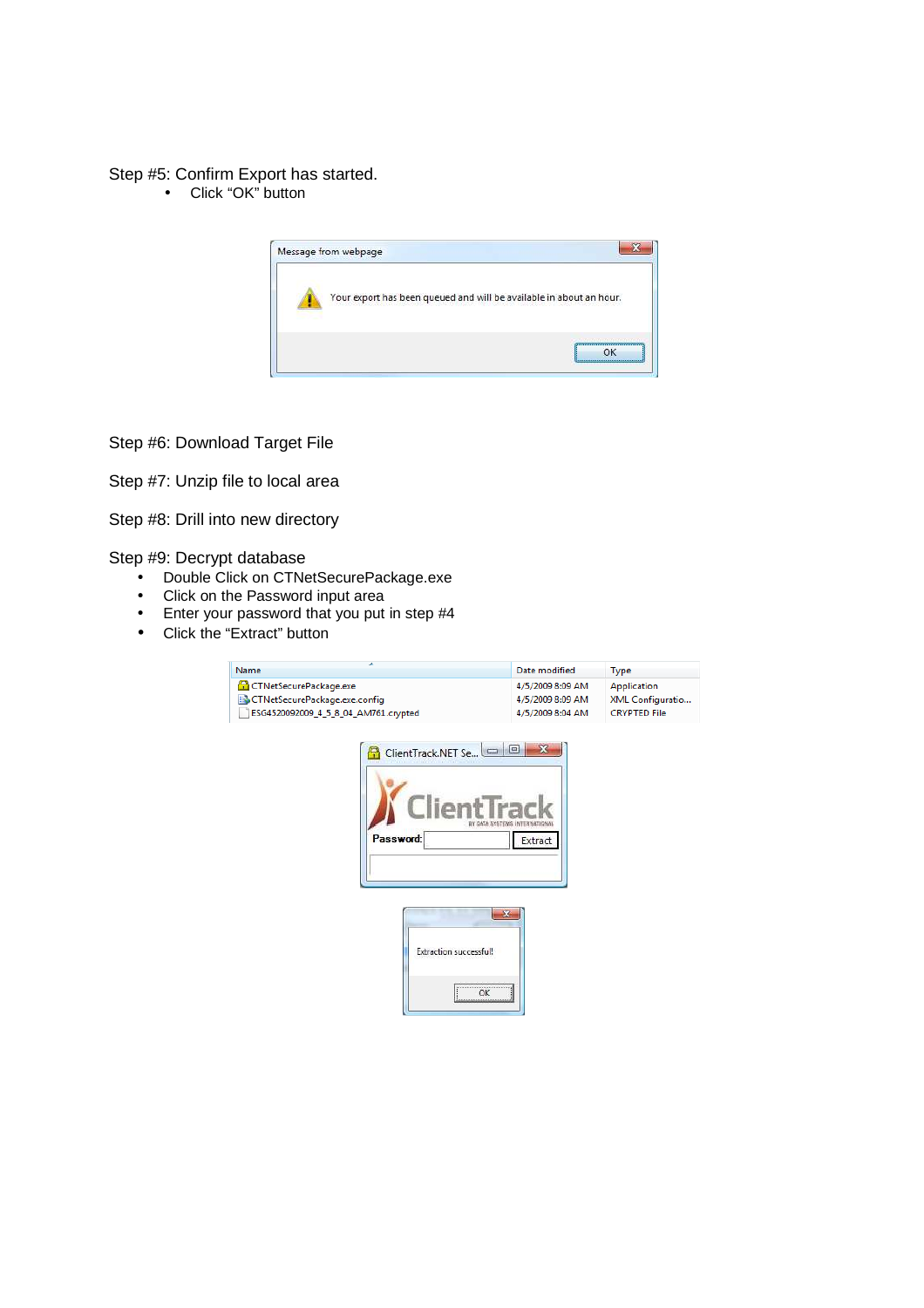Step #10 Rename the un-encrypted file to <name>.bak

| <b>Name</b>                                        | Date modified     | Type                |
|----------------------------------------------------|-------------------|---------------------|
| <b>CTNetSecurePackage.exe</b>                      | 4/5/2009 8:09 AM  | Application         |
| CTNetSecurePackage.exe.config                      | 4/5/2009 8:09 AM  | XML Configuratio    |
| ESG4520092009_4_5_8_04_AM761.crypted               | 4/5/2009 8:04 AM  | <b>CRYPTED File</b> |
| CTNetSecurePackage.exeESG4520092009_4_5_8_04_AM761 | 4/5/2009 10:23 AM | EXEESG452009200     |

## Rename CTNetSecurePackage.exe\* to ESG.bak

| <b>Name</b>                          | Date modified     | <b>Type</b>             |
|--------------------------------------|-------------------|-------------------------|
| CTNetSecurePackage.exe               | 4/5/2009 8:09 AM  | <b>Application</b>      |
| CTNetSecurePackage.exe.config        | 4/5/2009 8:09 AM  | <b>XML Configuratio</b> |
| ESG4520092009_4_5_8_04_AM761.crypted | 4/5/2009 8:04 AM  | <b>CRYPTED File</b>     |
| <b>FSG.bak</b>                       | 4/5/2009 10:23 AM | <b>BAK File</b>         |

## Step #11: Open SQL Server Management Studio

| Microsoft SQL Server Management Studio                                                                                                                                                                                                                                                                                                                                                                                |                                                                                                                                                                                                                                                                                                                                            |                  |
|-----------------------------------------------------------------------------------------------------------------------------------------------------------------------------------------------------------------------------------------------------------------------------------------------------------------------------------------------------------------------------------------------------------------------|--------------------------------------------------------------------------------------------------------------------------------------------------------------------------------------------------------------------------------------------------------------------------------------------------------------------------------------------|------------------|
| File Edit View SQL Refactor SQL Prompt Tools Window Community Help                                                                                                                                                                                                                                                                                                                                                    |                                                                                                                                                                                                                                                                                                                                            |                  |
| (Liew Query b) 融融路险 区域联盟同盟部署。                                                                                                                                                                                                                                                                                                                                                                                         |                                                                                                                                                                                                                                                                                                                                            |                  |
| <b>Object Explorer</b><br>$-1 \times$                                                                                                                                                                                                                                                                                                                                                                                 | <b>Object Explorer Details</b>                                                                                                                                                                                                                                                                                                             | $\star$ $\times$ |
| Connect · 思 三 了 #                                                                                                                                                                                                                                                                                                                                                                                                     | 国君子医用                                                                                                                                                                                                                                                                                                                                      |                  |
| SCOTTS-LAPTOP\SQLDEV2005 (SQL S A<br><b>Databases</b><br>Fig. System Databases<br><b>El Database Snapshots</b><br>Galactic<br>田                                                                                                                                                                                                                                                                                       | П<br><b>Databases</b><br>SCOTTS-LAPTOP\SQLDEV2005\Databases                                                                                                                                                                                                                                                                                | 17 Item(s)       |
| GoodWill Dev<br>L.<br>田                                                                                                                                                                                                                                                                                                                                                                                               |                                                                                                                                                                                                                                                                                                                                            |                  |
| <b>HC</b> Harris<br>田<br>Heartland<br>团                                                                                                                                                                                                                                                                                                                                                                               | Name                                                                                                                                                                                                                                                                                                                                       |                  |
| Houston CEDD<br>围<br>Houston_CEDD_Train<br>田<br>NashvilleCares<br>ш<br>田<br>NashvilleCaresAccessSource<br>田<br><b>NMIC</b><br>í I<br>围<br>NMIC Clients2000<br>田<br><b>PierceCounty</b><br>П<br>田<br>ReportServerSSQLDev2005<br>ш<br>团<br>$\overline{\mathbf{m}}$<br>∢<br>Toolbox<br>$-1 \times$<br>General<br>There are no usable controls in this group.<br>Drag an item onto this text to add it to the<br>toolbox. | System Databases<br>Database Snapshots<br>Galactic<br>GoodWill Dev<br><b>HC</b> Harris<br><b>Heartland</b><br>Houston CEDD<br>Houston_CEDD_Train<br>NashvilleCares<br>NashvilleCaresAccessSource<br>NMIC<br>NMIC_Clients2000<br>PierceCounty<br>ReportServer\$SQLDev2005<br>ReportServerSSQLDev2005TempDB<br>SafeHorizon<br>SanAntonioCIMS |                  |
| Ready                                                                                                                                                                                                                                                                                                                                                                                                                 |                                                                                                                                                                                                                                                                                                                                            |                  |
|                                                                                                                                                                                                                                                                                                                                                                                                                       |                                                                                                                                                                                                                                                                                                                                            |                  |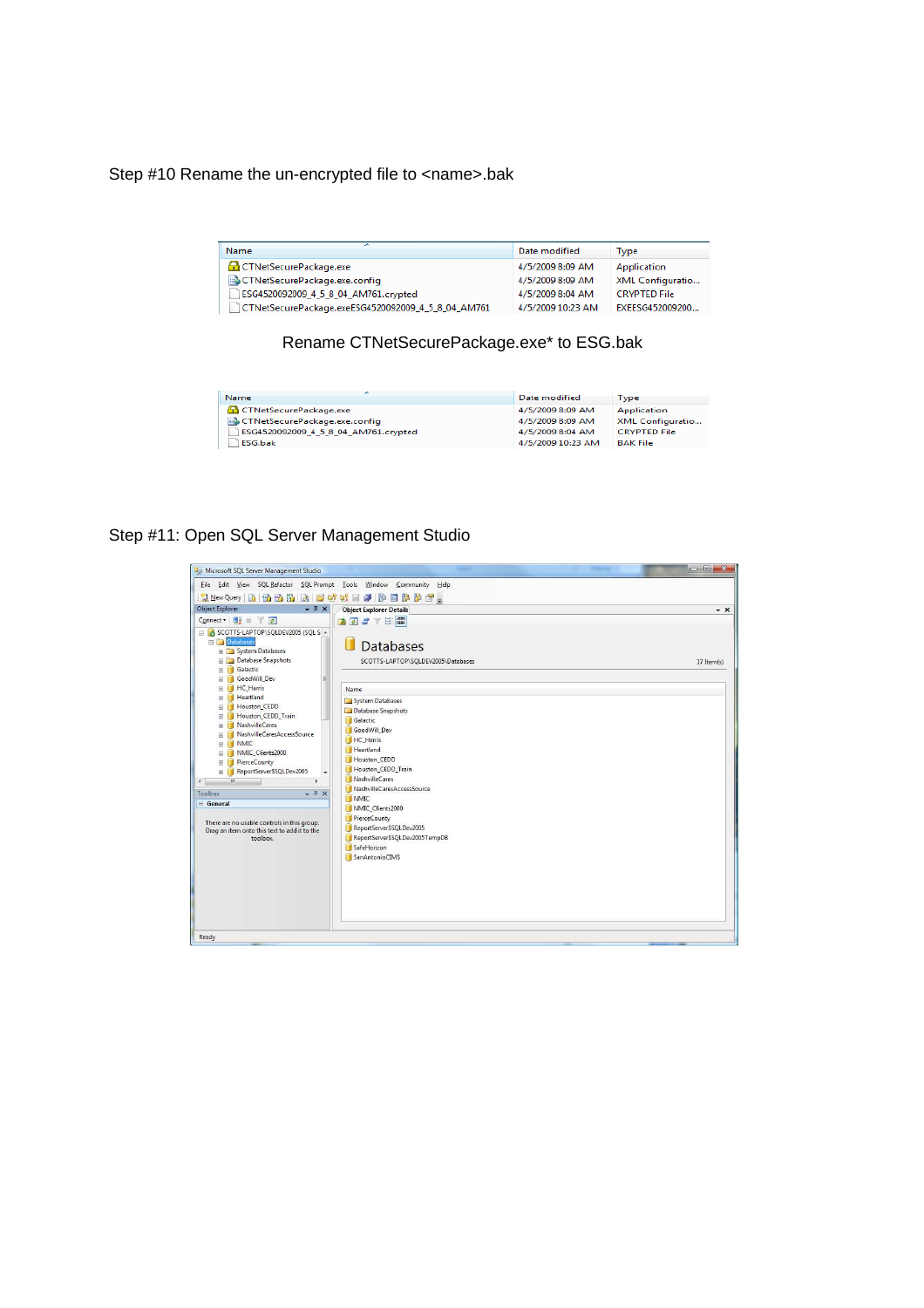Step #12: Right Click on Database and Select "Restore Database"

- Restore Database Dialog window will appear.
- Click on the data field to the right of "To database"
- Enter the new database name you would like to use
- Under the "Source for Restore", click on the radio button to the left of "From Device"
- Click on the button to the far right with this 3 dots on it.
- The specify backup dialog window will appear.

| Restore Database - ESG              |                                                                                                              |   |                      |  |           |    | $\overline{\mathbf{x}}$<br>$= 0$ |
|-------------------------------------|--------------------------------------------------------------------------------------------------------------|---|----------------------|--|-----------|----|----------------------------------|
| Select a page<br>General<br>Options | Script - Help                                                                                                |   |                      |  |           |    |                                  |
|                                     | Destination for restore<br>Select or type the name of a new or existing database for your restore operation. |   |                      |  |           |    |                                  |
|                                     | To database:                                                                                                 |   | ESG                  |  |           |    | ۳                                |
|                                     | To a point in time:                                                                                          |   | Most recent possible |  |           |    | $\sim$                           |
|                                     | Source for restore                                                                                           |   |                      |  |           |    |                                  |
|                                     | Specify the source and location of backup sets to restore.<br>From database:                                 |   |                      |  |           |    |                                  |
|                                     | • From device:                                                                                               |   |                      |  |           |    | $\sim$                           |
|                                     | Select the backup sets to restore:                                                                           |   |                      |  |           |    |                                  |
|                                     | Restore Name Component Type Server Database Position                                                         |   |                      |  | First LSN |    | Last LSN Checkpoint              |
| Connection                          |                                                                                                              |   |                      |  |           |    |                                  |
| Server:<br>SCOTTS-LAPTOP\SQLDEV2005 |                                                                                                              |   |                      |  |           |    |                                  |
| Connection:<br>SCOTTS-LAPTOP\Scott  |                                                                                                              |   |                      |  |           |    |                                  |
| <b>Wew connection properties</b>    |                                                                                                              |   |                      |  |           |    |                                  |
| <b>Progress</b>                     |                                                                                                              |   |                      |  |           |    |                                  |
| Ready                               | $\overline{4}$                                                                                               | m |                      |  |           |    | k                                |
|                                     |                                                                                                              |   |                      |  |           | OK | Cancel                           |

Step #13: Set Device

- Click the "Add" button
- The "Locate Backup File" dialog window will appear.

|                  | Specify the backup media and its location for your restore operation. |          |
|------------------|-----------------------------------------------------------------------|----------|
| Backup media:    | File                                                                  | ۰        |
| Backup location: |                                                                       |          |
|                  |                                                                       | Add      |
|                  |                                                                       | Remove   |
|                  |                                                                       | Contents |
|                  |                                                                       |          |
|                  |                                                                       |          |
|                  |                                                                       |          |
|                  |                                                                       |          |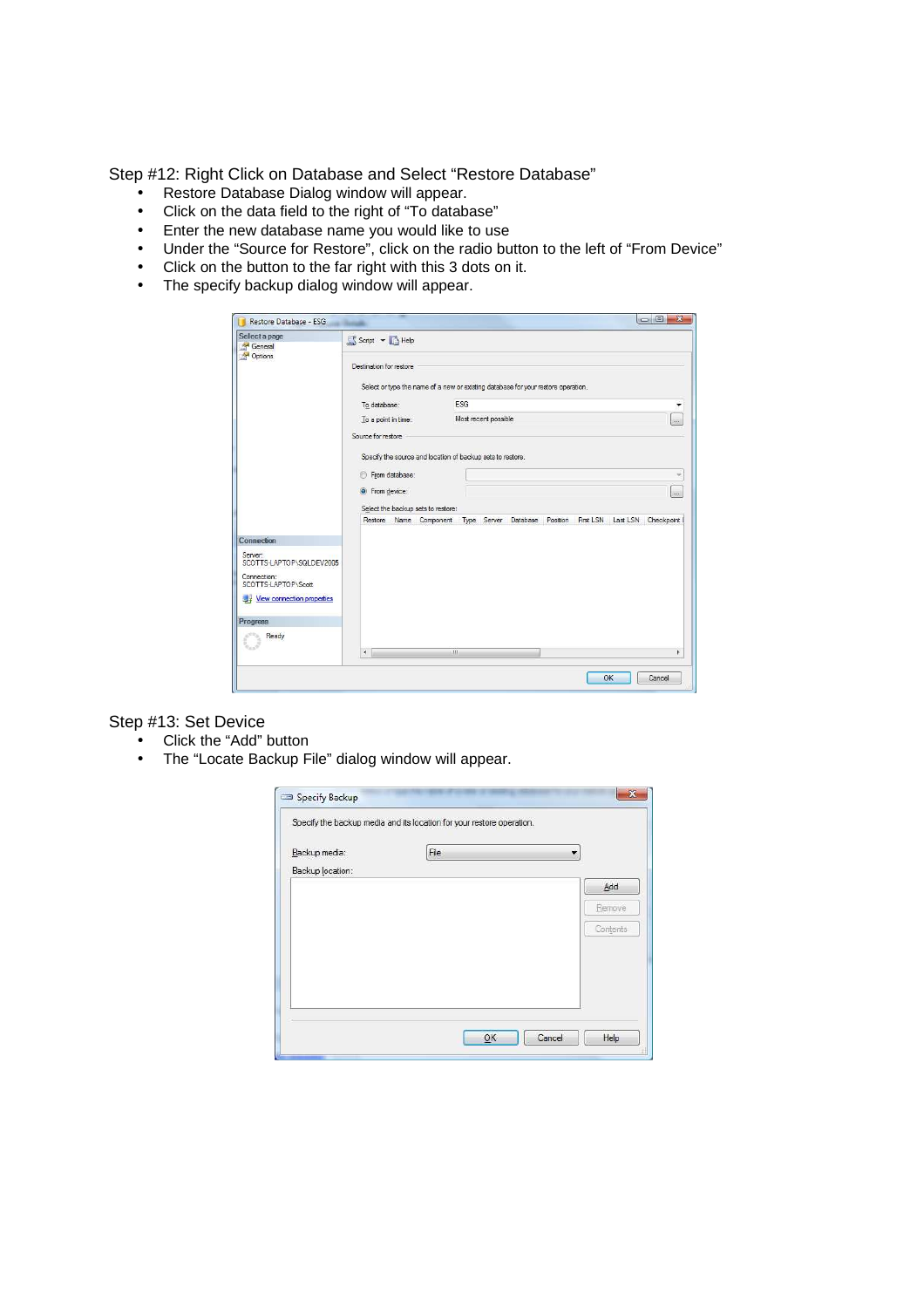Step #14 Find backup file.

- Search the directory for your newly created file.
- Click on the file you want to use.
- Click the "OK" button
- The dialog window disappears
- The "Specify Backup" dialog window reappears



Step #15 Validate backup file.

• Click the "OK" button

|                  | Specify the backup media and its location for your restore operation. |          |
|------------------|-----------------------------------------------------------------------|----------|
| Backup media:    | File                                                                  | ×        |
| Backup location: |                                                                       |          |
|                  | M:\Projects\ESG\DB\esg4520092009_4_5_8_04_am761\ESG.bak               | Add      |
|                  |                                                                       | Remove   |
|                  |                                                                       | Contents |
|                  |                                                                       |          |
|                  |                                                                       |          |
|                  |                                                                       |          |
|                  |                                                                       |          |
|                  |                                                                       |          |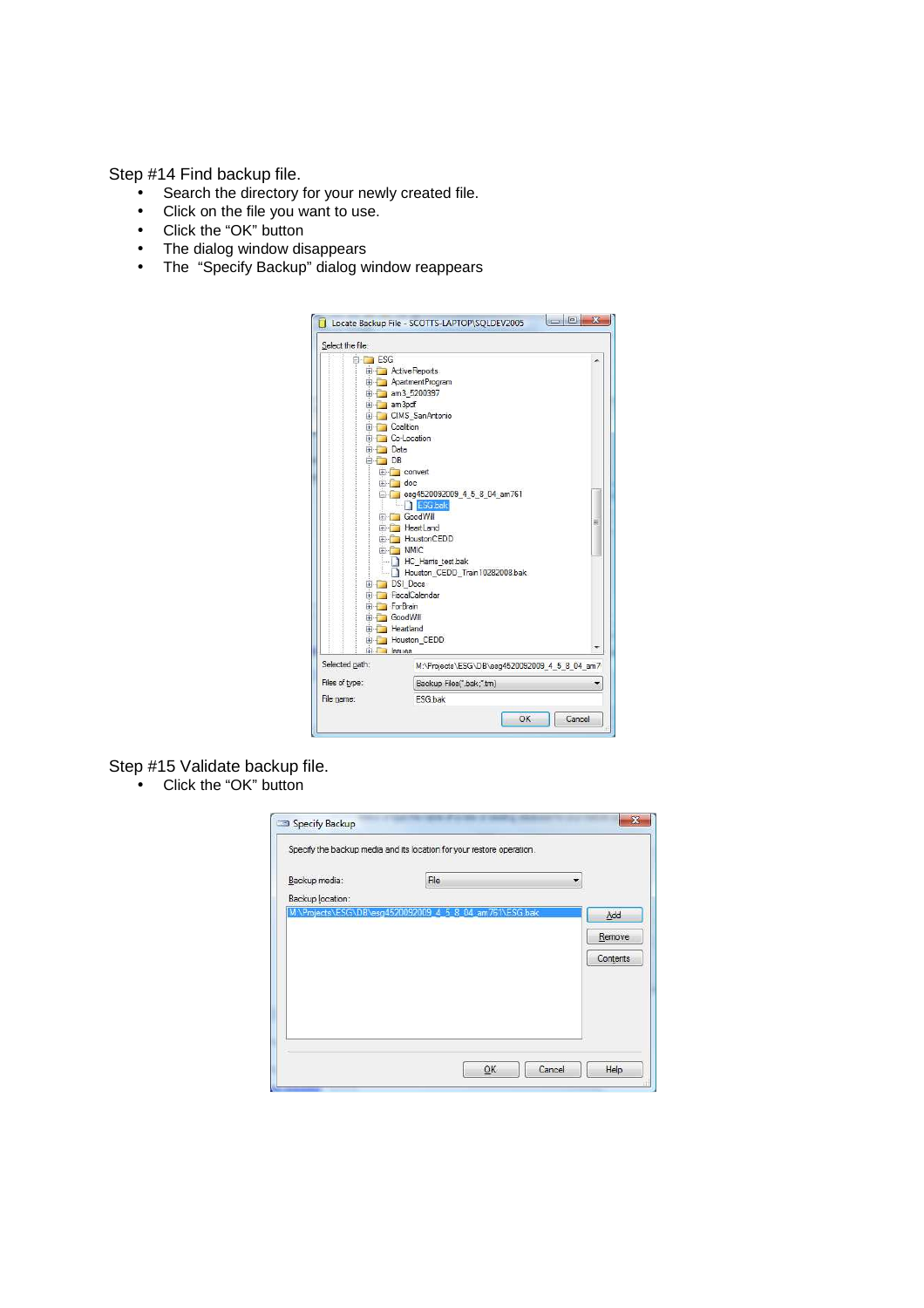Step #16: Configure Database for restore

- Go to "Select the backup sets to restore"
- Click on the "Restore" checkbox
- Go to the top left of the window "Select a Page" and click on the "options" page
- The option screen page will show up.

| Select a page<br>General            | Script + B Help     |                |                         |                                                                 |                      |                                                                                   |                             |        |                      |
|-------------------------------------|---------------------|----------------|-------------------------|-----------------------------------------------------------------|----------------------|-----------------------------------------------------------------------------------|-----------------------------|--------|----------------------|
| Options                             |                     |                | Destination for restore |                                                                 |                      |                                                                                   |                             |        |                      |
|                                     |                     |                |                         |                                                                 |                      | Select or type the name of a new or existing database for your restore operation. |                             |        |                      |
|                                     |                     | To database:   |                         |                                                                 | ESG                  |                                                                                   |                             |        | ٠                    |
|                                     | To a point in time: |                |                         |                                                                 | Most recent possible |                                                                                   |                             | $\sim$ |                      |
|                                     | Source for restore  |                |                         |                                                                 |                      |                                                                                   |                             |        |                      |
|                                     |                     |                |                         |                                                                 |                      | Specify the source and location of backup sets to restore.                        |                             |        |                      |
|                                     |                     |                | <b>C</b> From database: |                                                                 | ESG                  |                                                                                   |                             |        | v                    |
|                                     |                     |                |                         |                                                                 |                      |                                                                                   |                             |        |                      |
|                                     | • From device:      |                |                         | M:\Projects\ESG\DB\esg4520092009_4_5_8_04_am761\ESG.bak<br>in 1 |                      |                                                                                   |                             |        |                      |
|                                     |                     |                |                         | Select the backup sets to restore:<br>Restore Name Component    |                      | Type Server                                                                       | Database Position First LSN |        |                      |
|                                     |                     | $\overline{v}$ |                         | Database                                                        | Full                 | DSISQLCLUST01 ESG                                                                 |                             | 1      | 50781000000056700095 |
| Connection                          |                     |                |                         |                                                                 |                      |                                                                                   |                             |        |                      |
| Server:<br>SCOTTS-LAPTOP\SQLDEV2005 |                     |                |                         |                                                                 |                      |                                                                                   |                             |        |                      |
| Connection:                         |                     |                |                         |                                                                 |                      |                                                                                   |                             |        |                      |
| SCOTTS-LAPTOP\Scott                 |                     |                |                         |                                                                 |                      |                                                                                   |                             |        |                      |
| Mew connection properties           |                     |                |                         |                                                                 |                      |                                                                                   |                             |        |                      |
| Progress                            |                     |                |                         |                                                                 |                      |                                                                                   |                             |        |                      |
| Ready                               |                     |                |                         |                                                                 |                      |                                                                                   |                             |        |                      |
|                                     |                     |                |                         |                                                                 |                      |                                                                                   |                             |        |                      |
|                                     | $\leftarrow$        |                |                         | m                                                               |                      |                                                                                   |                             |        | r                    |

Step #17: Final Configuration Steps

- Under "Restore options", Click "Overwrite the existing database"<br>• Under Recover state, make sure that the top radio button is selected
- Under Recover state, make sure that the top radio button is selected
- Click the "OK" button
- Look to the far left and under Programs, you will see the restore process working and the % complete

| Restore options<br>V Overwrite the existing database<br>Preserve the replication settings<br>Promot before restoring each backup<br>Restrict access to the restored database<br>Restore the database files as:<br>Original File Name<br>CTN Dev 0 3 Data<br>CTN Dev 0 3 Log | Restore As<br>C:\Program Files\Microsoft SQL Server\MSSQL<br><b>State</b><br>C:\Program Files\Microsoft SQL Server\MSSQL<br><b>Cont</b>                                             |
|-----------------------------------------------------------------------------------------------------------------------------------------------------------------------------------------------------------------------------------------------------------------------------|-------------------------------------------------------------------------------------------------------------------------------------------------------------------------------------|
| Recovery state                                                                                                                                                                                                                                                              |                                                                                                                                                                                     |
| cannot be restored.(RESTORE WITH RECOVERY)                                                                                                                                                                                                                                  | Leave the database ready to use by rolling back uncommitted transactions. Additional transaction logs                                                                               |
| logs can be restored (RESTORE WITH NORECOVERY)                                                                                                                                                                                                                              | Leave the database non-operational, and do not roll back uncommitted transactions. Additional transaction                                                                           |
|                                                                                                                                                                                                                                                                             | Leave the database in read-only mode. Undo uncommitted transactions, but save the undo actions in a<br>standby file so that recovery effects can be reversed.(RESTORE WITH STANDBY) |
| Standby file:                                                                                                                                                                                                                                                               |                                                                                                                                                                                     |
|                                                                                                                                                                                                                                                                             |                                                                                                                                                                                     |